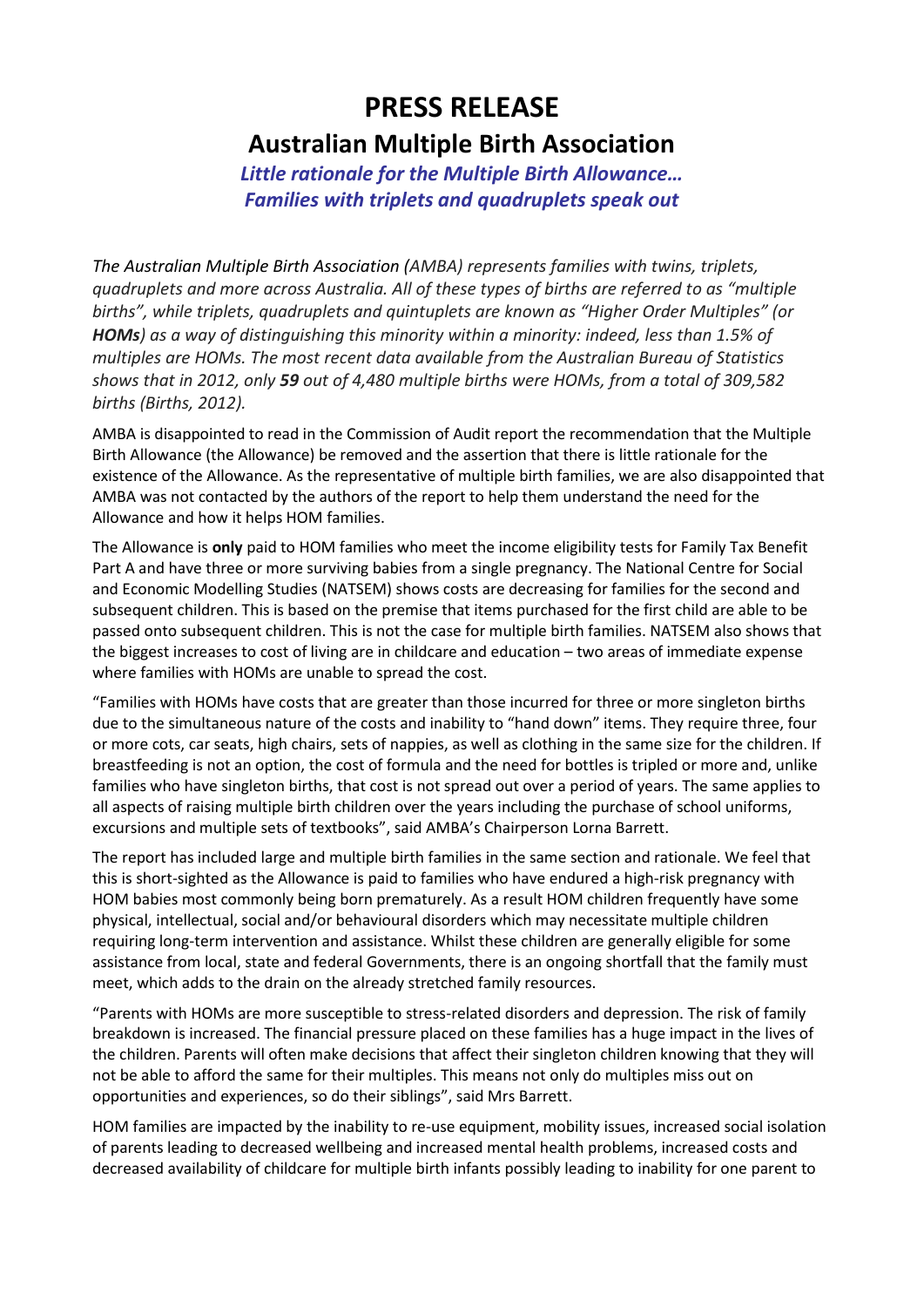return to paid work; they face financial hardship and increased costs of housing and transport to accommodate large families.

AMBA successfully lobbied the government to extend the Allowance to cover families until their HOM children reached the age of 18, provided three or more of the HOMs were in full-time study (prior to this change, the Allowance ceased when the HOMs reached six years of age). HOM families around Australia have benefited from this extension since 2008 and are incredibly grateful for the additional support that it provided as their children moved into the schooling environment. It must be kept in mind that these parents have not set out to have HOMs, yet they have to face all of these added costs whilst parenting in conditions foreign to the everyday parent.

The Allowance is an investment in Australia's future. At an annual payment of \$3,752.20 for triplets or \$4,996.85 for quads or higher (Family Assistance Guide, FAHCSIA), the expected cost saving appears insignificant compared to the major impacts that will be felt by eligible families. These impacts have been described by a number of HOM families in the following quotes.

"As a single mother of five, including quadruplets, the extra money I receive as a result of the Allowance would be the difference in keeping a roof over our head – sounds dramatic I know, but unfortunately the cost in raising these kiddies is getting more expensive each and every year. I dread the thought of how I'm going to do it", Suzy, from Wagga Wagga, single mother to Harry, Priyah, Baxter, Ruby (9) and Archer Ceeney (7).

"The allowance has made a huge difference to our family. Aside from the ongoing extra costs of clothing, nappies and formula (which can't be handed down from previous children), so many multiple birth babies are premature, which requires ongoing specialist appointments and medications. Even something as common as reflux means triple the medication, which can get expensive", said HOM mum Michelle, member of Ipswich Multiple Birth Association and mother to Isabel (2), and Violet, Sebastian and Max (1).

"My husband is on an average wage; there is absolutely no way we could have survived without this extra money. It is appalling that the Commission of Audit think that this money is something that is an extra to large families, NOT a necessity", said Bron, member of Northern Beaches Multiple Birth Association and mother to William, Mitchell and Charlotte aged 16-½ months.

"While I was able to spend a lot of time while pregnant sourcing second-hand clothing, this was greatly reduced by the time limitations in caring for triplets. We did not receive the multiple birth allowance for the first 18 months because of a data input error by Centrelink. That payment would have greatly reduced our need for me to return to work when they were 8 months old, which then created major increases in our family stress as we still could not afford childcare until we received that payment at 18 months when I investigated the error after others telling me about it. The stress during that period of time was magnified by our financial situation. Also once the kids entered childcare, for the first year all five of us were constantly sick and at the doctors as they picked up every bug. As none of them had developed any immunities as would be the case with families with staggered ages, the medication costs were horrendous", said Roxanne, member of Brisbane Multiple Birth Association Southside and mother to James, Michael and Georgia (4).

"My three have just started high school in a public school. Our costs at the beginning of the term were \$250 each for uniforms, \$275 each for school and subject fees which will be around the same each year till they finish school as well as \$75 each for a compulsory focus day. When you have triplets there are no decreasing marginal costs for set expenses related to their schooling. This was the reason the multiple birth allowance was given in the first place. Imagine if we all rocked into school or preschool and said I'll pay full for the first child but I'm only paying 83% for the second and then 69% for the third", said Liz, member of Newcastle Multiple Birth Club and mother to Cassidy (14) and Kaitlyn, Charlotte and Isabella (12).

"We were given this payment then it was cut when the girls turned 6, then after a policy change they received it again at 10 years old; we definitely need the Allowance. The girls are in Year 12 and we are lucky that the school supplies text books. One of our daughters does woodwork and food tech and one does music. But if they all did woodwork and food tech we'd be up for thousands of dollars. They have had